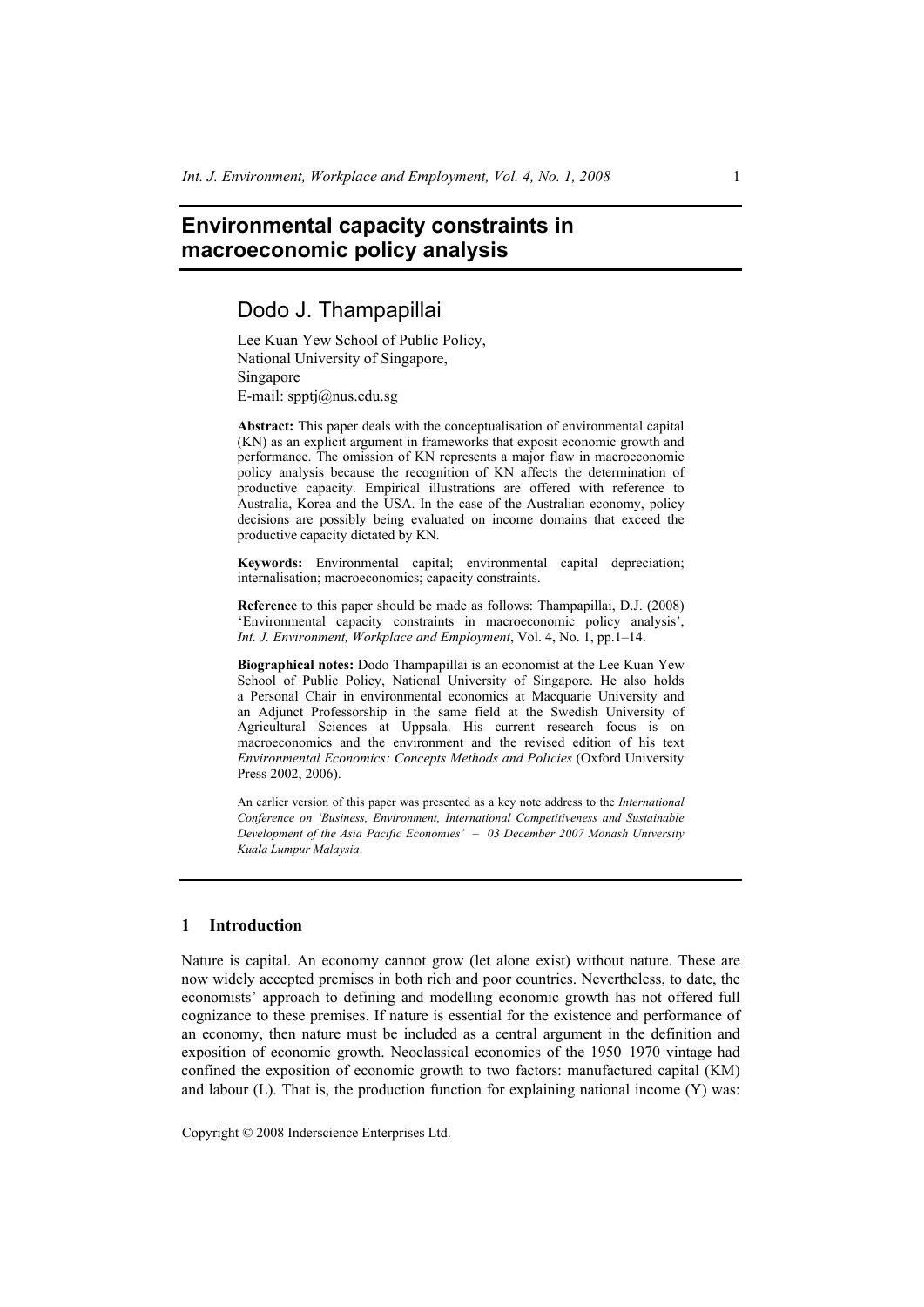${Y = f(KM, L)}$ ; (Solow, 1956). Savings and investment were seen as key instruments prompting the expansion in stocks of KM. The then literature was also preoccupied with the substitutability between KM and L in achieving specified targets of economic growth (Todaro and Smith, 2002). In the aftermath of the OPEC oil crisis, exhaustible resources found their way into the production function and the substitutability of more durable forms of KM for the exhaustible resources became a point of interest; (Hartwick, 1978; Dasgupta and Heal, 1979; Solow, 1986). More recent explanations of economic growth retain the same production function  ${Y = f(KM, L)}$ . However, they are focussed on achieving economic growth through increases in factor productivity and/or the factor utilisation rates; (Todaro and Smith, 2002). The importance of nature though acknowledged (amongst several other important factors), remains ancillary. Nature is perceived to enhance both factor productivity and factor utilisation and thereby enhance economic growth.

The main argument in this paper is that the exposition of economic growth must include nature as a central argument. For this purpose, the production function  ${Y = f(KM, L)}$ , must be replaced with  ${Y = g(KM, L, KN)}$ , where KN represents environmental capital. The next two sections deal with the conceptualisation of KN and its relationship with national income (Y). This relationship is explained in terms of the depreciation cost of KN and is then made use of in Section 4 to illustrate how some basic frameworks in macroeconomics would get modified. Such modification has significant implications for the capacity of economic growth. Some empirical illustrations are then offered with reference to Australia, South Korea and the USA.

## **2 Environmental capital**

Alfred Marshall's (1891) text (which is perhaps the first concise book on modern neoclassical economics) describes only *nature* and *man* as the principal agents of production. The Marshallian influence is observed in Fisher (1904) who draws on environmental assets such as lakes and rivers as analogies to explain the concepts of stocks and flows. That is, in his attempt to lay out a conceptual framework for capital, Fisher took it for granted that nature is capital.

Like any other form of capital, nature is durable, it generates a flow of services over time and it depreciates (degrades) with usage. The usage of KN is its engagement in economic growth and represents the extraction of services. As environmental scientists would argue these services are embodied in two types of functions:

- source function that involves the provision of raw materials and amenities and
- sink function whereby KN serves as a receptacle for various wastes and emissions.

Hence, it is possible to conceptualise KN as the foundational capital on which the economy rests. The depreciation of KN is the diminution of the source and sink functions that renders the foundation fragile. As illustrated elsewhere (Thampapillai, 2002), efforts to enhance the source and sink functions can be regarded as investments in KN; and efforts that attempt to maintain these functions can be regarded as depreciation. The distinction between an investment in KN and the depreciation KN can be elusive. For example, for nearly two to three decades, the Aral Sea has been a dead resource. The efforts that are currently underway to bring this sea back to life can be regarded as an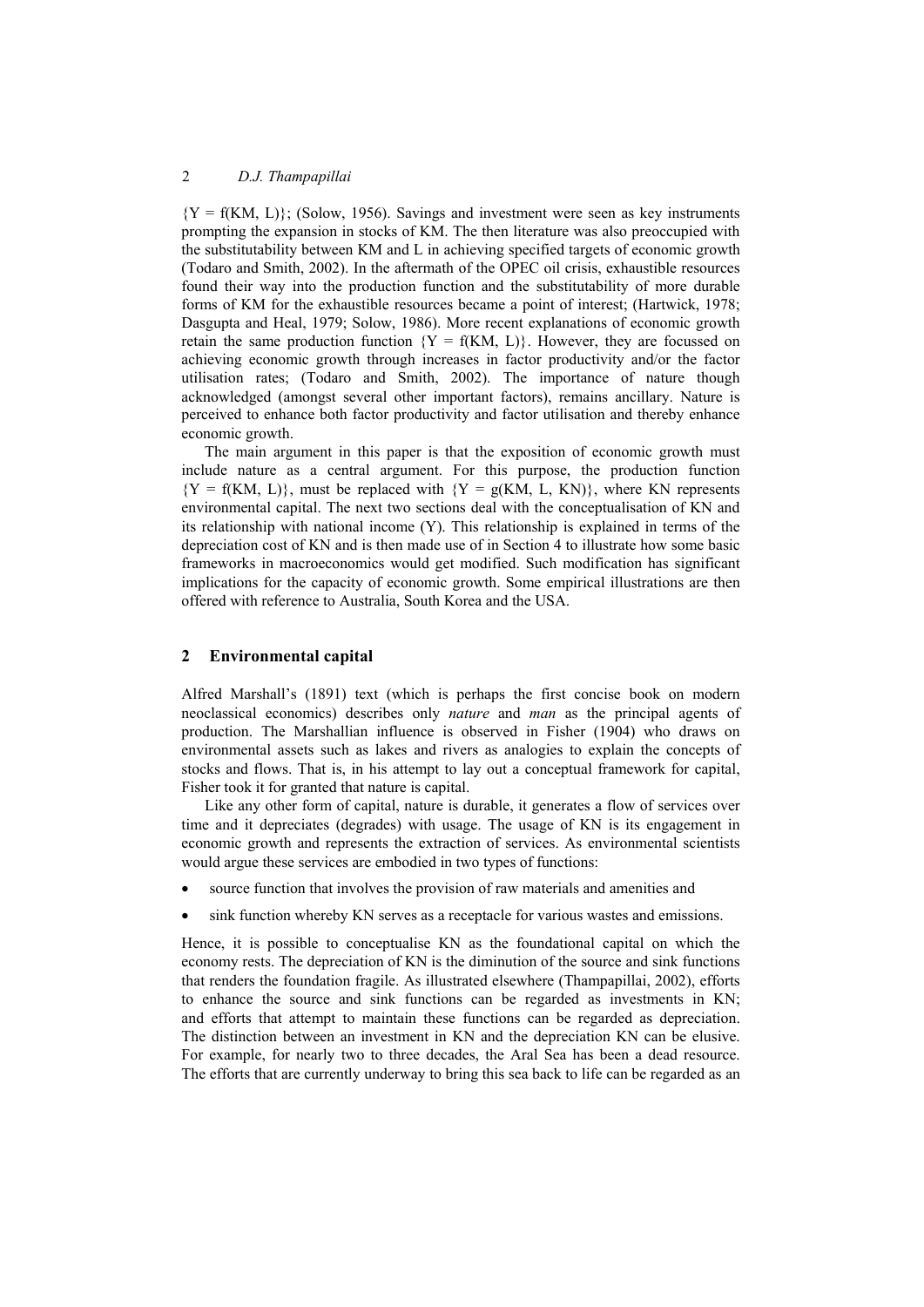investment. In contrast, the activities such as water quality, management of rivers, soil conservation on farms and air pollution abatement can be regarded as efforts to arrest the depreciation of environmental endowments.

The logical extension of such conceptualisation is to redefine national product. If during a given time period *t*, gross domestic product, environmental investments and environmental depreciation are respectively denoted by: GDP(*t*),  $I_{KN}(t)$  and  $C_{EM}(t)$ , then the revised definition of national product will be  $[GDP(t) + I_{KN}(t) - C_{EM}(t)]$ . If we suppose that current estimates of GDP(*t*) include  $I_{KN}(t)$ , then the revised definition of national product is simply  $[GDP(t) - C_{FM}(t)]$ . In fact, most expenditures pertaining to  $I_{KN}(t)$  are included in the estimates of GDP and so are some environmental depreciation costs as explained below.

The basic definition of GDP is the summation of consumption (C), investment (I), government expenditure (G) and net exports (NX). That is: (C+I+G+NX). An examination of the national income accounts of most countries is likely to reveal that some costs of environmental depreciation appear as positive items in GDP; that is, they are mostly included in either C or I or G. For example, costs of waste management are normally found in G, and expenditures by firms and households in terms of water filters and air filters to offset the deterioration of amenities are included in C. At the same time, other items such as the loss of topsoil and biodiversity are ignored. Hence, in the estimation of  $C_{EM}(t)$  one needs to separate out items that are currently included in GDP as well as determine values for items that have been ignored.

#### **3 A conceptual framework for the depreciation of KN**

This can be explained via the relationship between the  $C_{EM}(t)$  and national income  $Y(t)$ . It is reasonable to assume that increases in  $Y(t)$  would prompt increases in  $C_{EM}(t)$ , and that increases in  $Y(t)$  are feasible only up to some threshold. Any attempt to increase  $Y(t)$ beyond this threshold could exhaust the source and sink capacities of KN and thus push  $C_{EM}(t)$  towards infinity.

Initially assume that the relationship between  $C_{EM}(t)$  and  $Y(t)$ , namely  $C_{EM}(t)$  $= g[Y(t)]$  can be as described in Figure 1 as follows:

$$
C_{EM}(t) = C_{ER}(t) + \omega Y(t) \text{ for } [0 \le Y(t) \le Y_h(t); \text{ and } \omega > 0], \tag{1}
$$

$$
C_{EM}(t) \to \infty \quad \text{for } [Y(t) > Y_h(t)]. \tag{2}
$$

That is, during any accounting period  $t$ ,  $Y<sub>h</sub>(t)$  is the maximum limit to which output can be produced. This is a limit in terms of the capacity of the KN to provide sink and source services. Any attempt to increase income beyond  $Y<sub>h</sub>(t)$  results in irreversible environmental damage, and hence  $C_{EM}(t)$  tends to infinity. Further, within the limit of  $Y<sub>h</sub>(t)$  following equation (1) above, the size of C<sub>EM</sub>(*t*) is governed by: the extent of environmental maintenance that has to be done regardless the size of income, namely  $C_{FR}(t)$ ; and  $\omega$ , the rate at which  $C_{EM}(t)$  increases for unit increases in Y.  $\omega$  can also be regarded as the marginal rate of environmental degradation. That is:

$$
\omega = \frac{\Delta C_{\text{EM}}(t)}{\Delta Y(t)}.
$$
\n(3)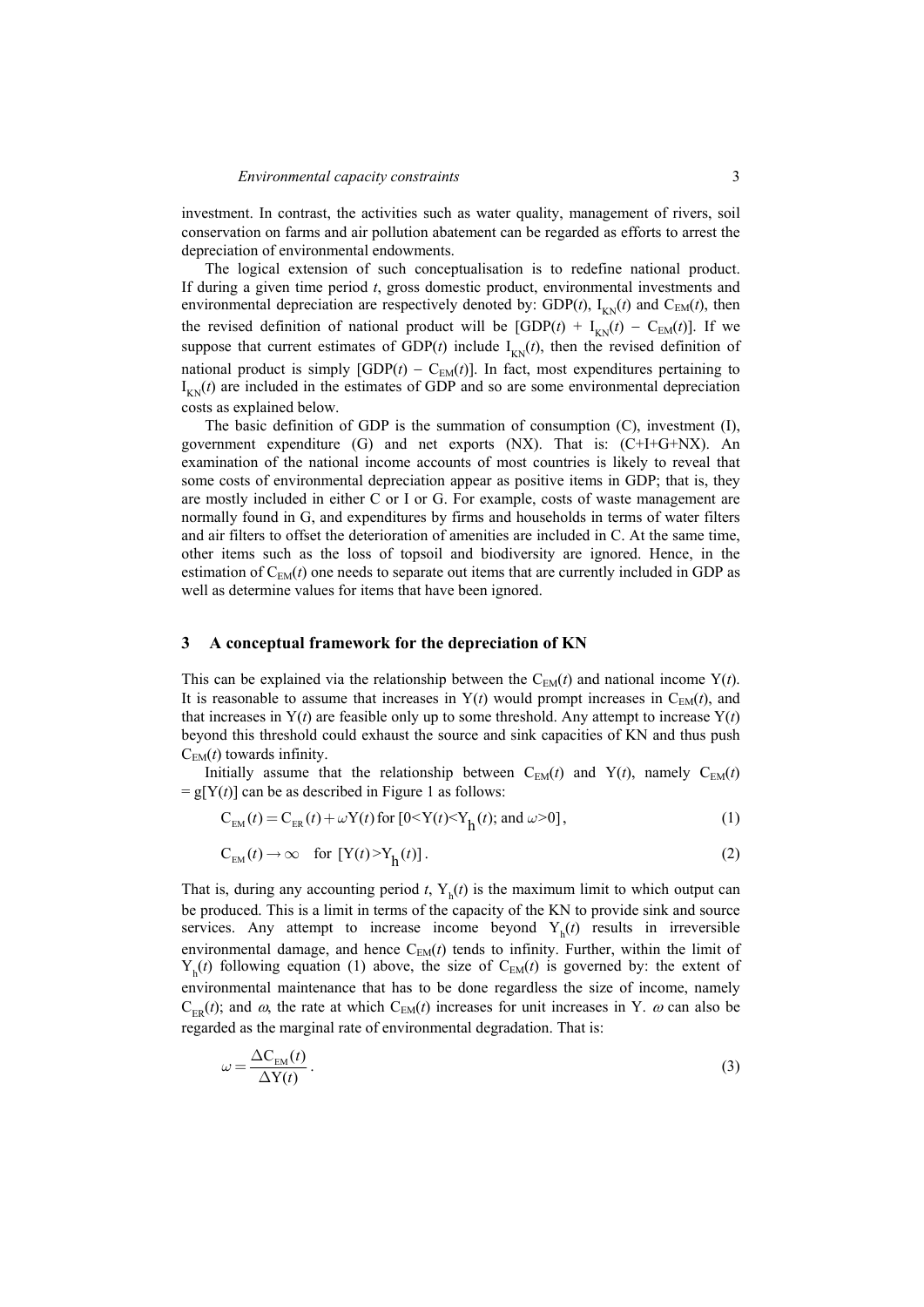Suppose that Figure 1 represents the state of the environment for a specific accounting period. The feasible set of output targets for this period are hence defined by the domain  ${Y_d(t) \le Y(t) \le Y_h(t)}$ . This is because over this domain the depreciation allowance for nature is below the 45<sup>°</sup> line; that is  $C_{EM}(t)$  is < Y(*t*). The upper limit of this domain, namely  $Y_h(t)$ , denotes the target income that maximises  $Y(t)$  in excess of  $C_{EM}(t)$ . However, from equation (2),  $Y<sub>h</sub>(t)$  is also the income level that brings the economy to the brink of an environmental disaster. This difficulty is caused due to the linear and discontinuous assumptions that have been made for  $C_{EM}(t) = g[Y(t)]$  in equations (1) and (2).

#### **Figure 1** Environmental depreciation function – linear and discontinuous (see online version for colours)



Hence, a non-linear relationship, such as an exponential function, is perhaps more appropriate. Yet, the linear function can prove useful, especially for joint consideration in linear macroeconomic models and when we are able to assume that  $Y_h(t)$  is sufficiently large to be ignored (see, for example Mallick, Sinden and Thampapillai, 2000)

Consider now an exponential cost function of the following form:

$$
C_{EM}(t) = C_{ER}(t)e^{\eta Y(t)}.
$$
\n(4)

In equation (4),  $\eta$  represents a compounding rate for the environmental costs.  $C_{FR}(t)$ represents the specific value of  $C_{EM}(t)$  when  $(Y(t) \rightarrow 0)$ . That is, as indicated before, it is the amount of environmental maintenance that has to be performed regardless the size of national income. From equation (4), it is possible to define  $\eta$  as:

$$
\eta = \frac{\left[\text{InC}_{\text{EM}}(t) - \text{InC}_{\text{ER}}(t)\right]}{Y(t)}.
$$
\n(5)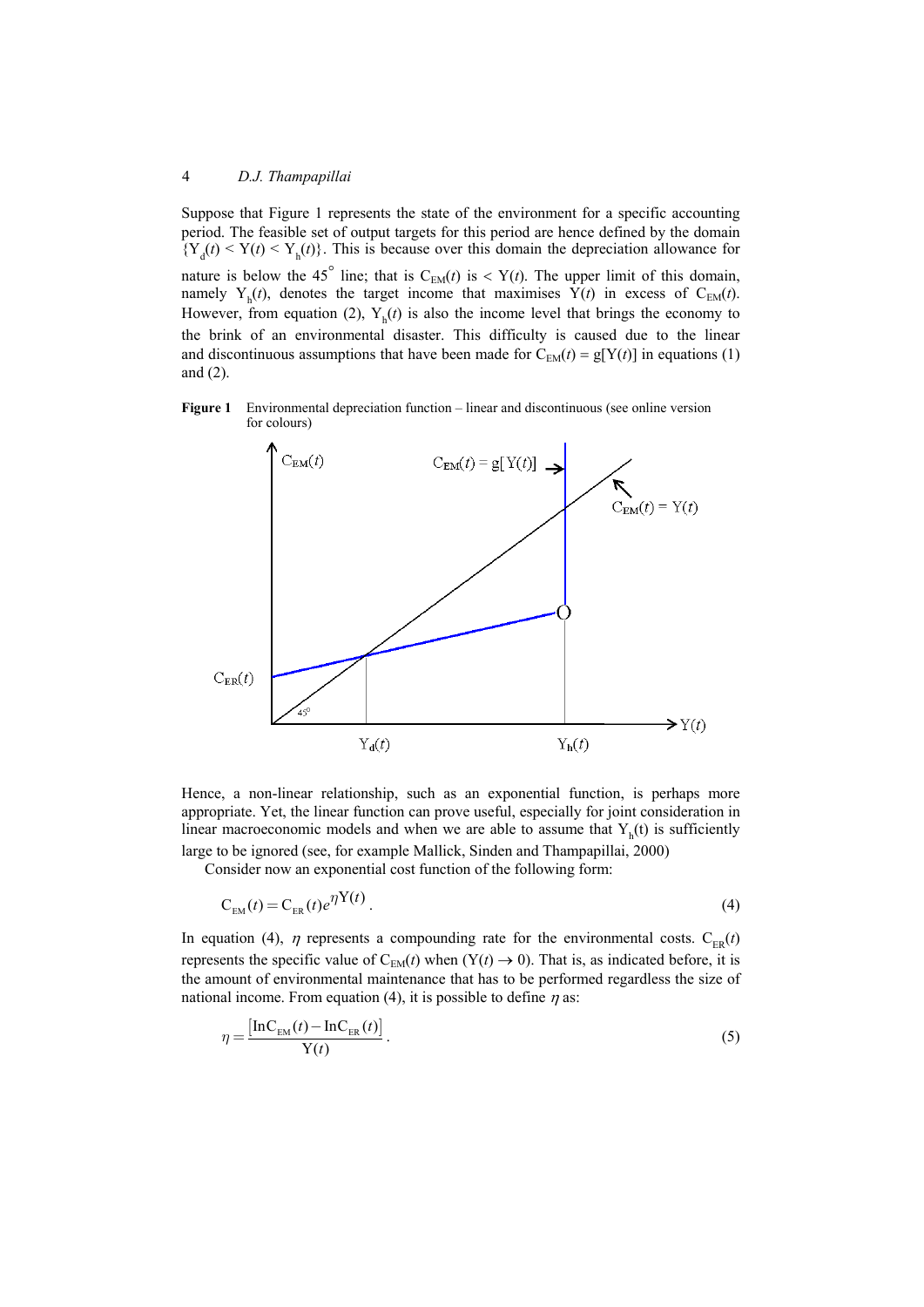From Figure 2 which represents this exponential function, it can be seen that the feasible set of output targets are given by the domain  ${Y_d(t) \le Y(t) \le Y_u(t)}$ . Further, note that in Figure 2, output is feasible only when the depreciation function can intersect the 45<sup>°</sup> line, and this can in turn occur only when the gradient of the function at its first point of intersection is  $\leq 1$ . Alternatively, when the gradient is  $\geq 1$ , the environmental depreciation function is above the 45° line indicating that the state of the environment is being heavily degraded. It is now possible to illustrate how KN can become a determinant of an important concept in macroeconomics, namely productive capacity. As is evident from Figure 2, an economy loses its productive capacity if  $C_{EM}(t)$  lies above the 45<sup>°</sup> line; that is, the gradient of  $C_{EM}(t)$  exceeds 1.





The gradient of  $C_{EM}(t)$  is also the marginal rate of environmental degradation and can be defined as:

$$
\frac{dC_{\text{EM}}(t)}{dY(t)} = C_{\text{ER}}(t)\eta e^{\eta Y(t)}.
$$
\n(6)

The maximising value of national income, namely  $Y<sub>h</sub>(t)$  in Figure 2, can be derived by equating (6) to 1. That is:

$$
Y_{h}(t) = \frac{-\left[\text{InC}_{\text{ER}}(t) - \text{In}\eta\right]}{\eta}.
$$
\n
$$
(7)
$$

The relationship  $C_{EM}(t) = g[Y(t)]$  was tested using time series data (1970–2000) on the costs of air pollution abatement and national income for Australia, South Korea and the USA. The data used for this analysis are presented in Table A1 in the appendix. The main features of the estimates derived from the analysis are summarised in Table 1.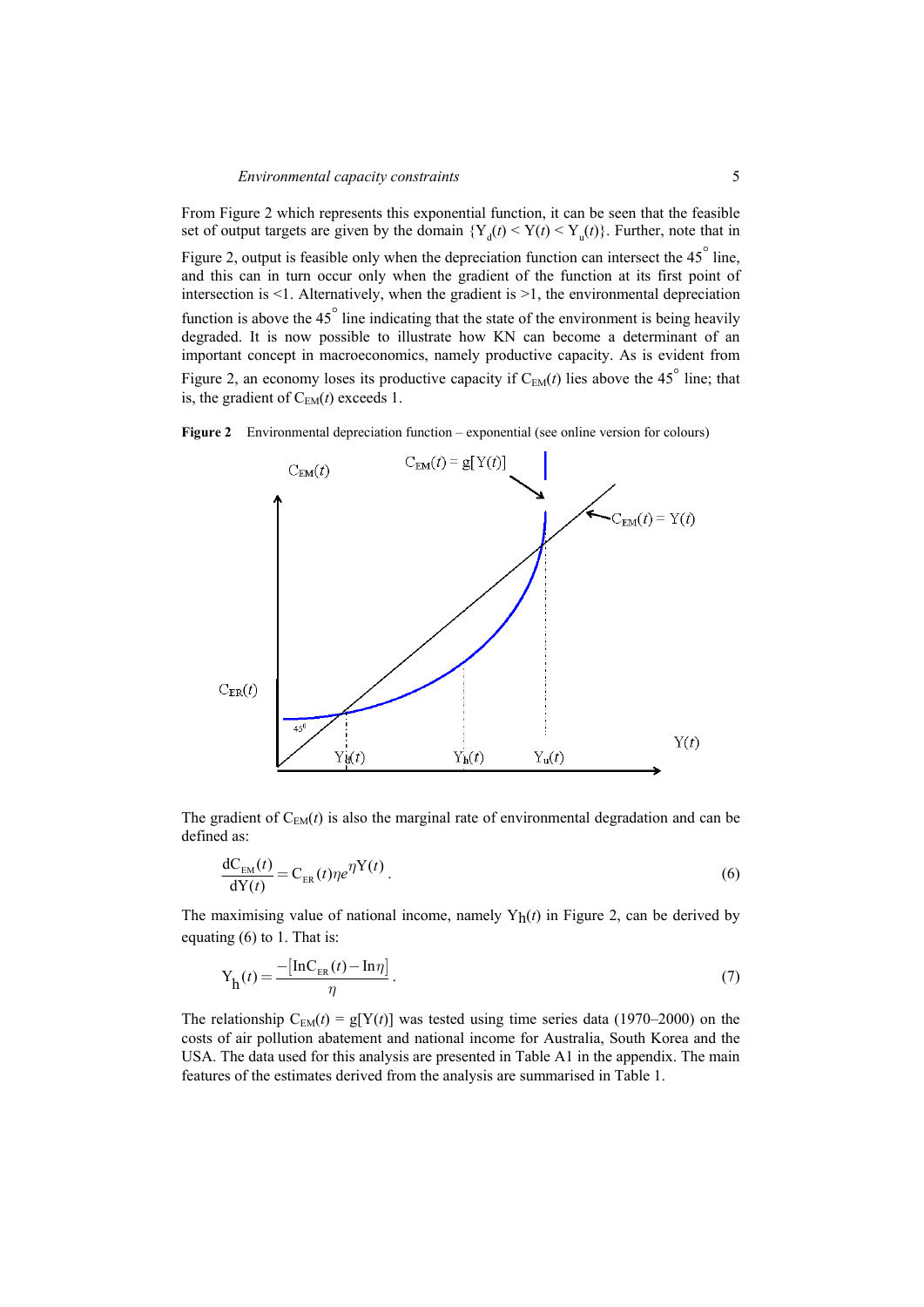Of the three economies considered here, Australia is the worst performer in terms of the gradient and hence productive capacity. The C<sub>ER</sub> values; however, are not directly comparable because they are measured in different local currency units (LCU). But these are reflective of the level of economic activity. It is important to note that here the concept of KN has been confined to that of an airshed. If the totality of KN were to be considered, then one is likely to observe much higher values for  $C_{ER}$  and the gradient.

*Australia Korea USA*  C<sub>ER</sub> (Million LCU) 11,281 4000 356,001  $(3 \times 10^{-6})$   $(6 \times 10^{-9})$   $(8 \times 10^{-8})$  $\int dC_{EM}$ dY  $\left\{\frac{dC_{EM}}{dY}\right\}$  (For Year 2000) 0.171 (3.06 × 10<sup>-5</sup>) 0.056

**Table 1** Depreciation cost of KN  ${C_{EM}(t)}$  $=C_{\text{EP}}(t)e^{\eta Y(t)}$ 

#### **4 Internalising KN macroeconomic frameworks**

Consider now the internalisation of KN into two basic frameworks in macroeconomics, namely the production function and an elementary aggregate demand (AD) – aggregate supply (AS) framework. As indicated above, the production function in models of economic growth is confined to the form  ${Y = f(KM, L)}$ . Such a function, when estimated, would display the contribution of specific quantities of KM and L towards the formation of given values of Y. For example from Figure 3, it would appear on the basis of  ${Y = f(KM, L)}$  that a stock size of  $KM_t$  is responsible for the formation of Y<sub>t</sub>. To illustrate the effect of  ${Y = g(KM, L, KN)}$ , assume that the size of KN can be measured in the same units of measure as that of KM. Further assume that KM and KN can be aggregated on a one-to-one basis into a common aggregate capital measure, namely K. That is,  $(K = KM + KN)$ .



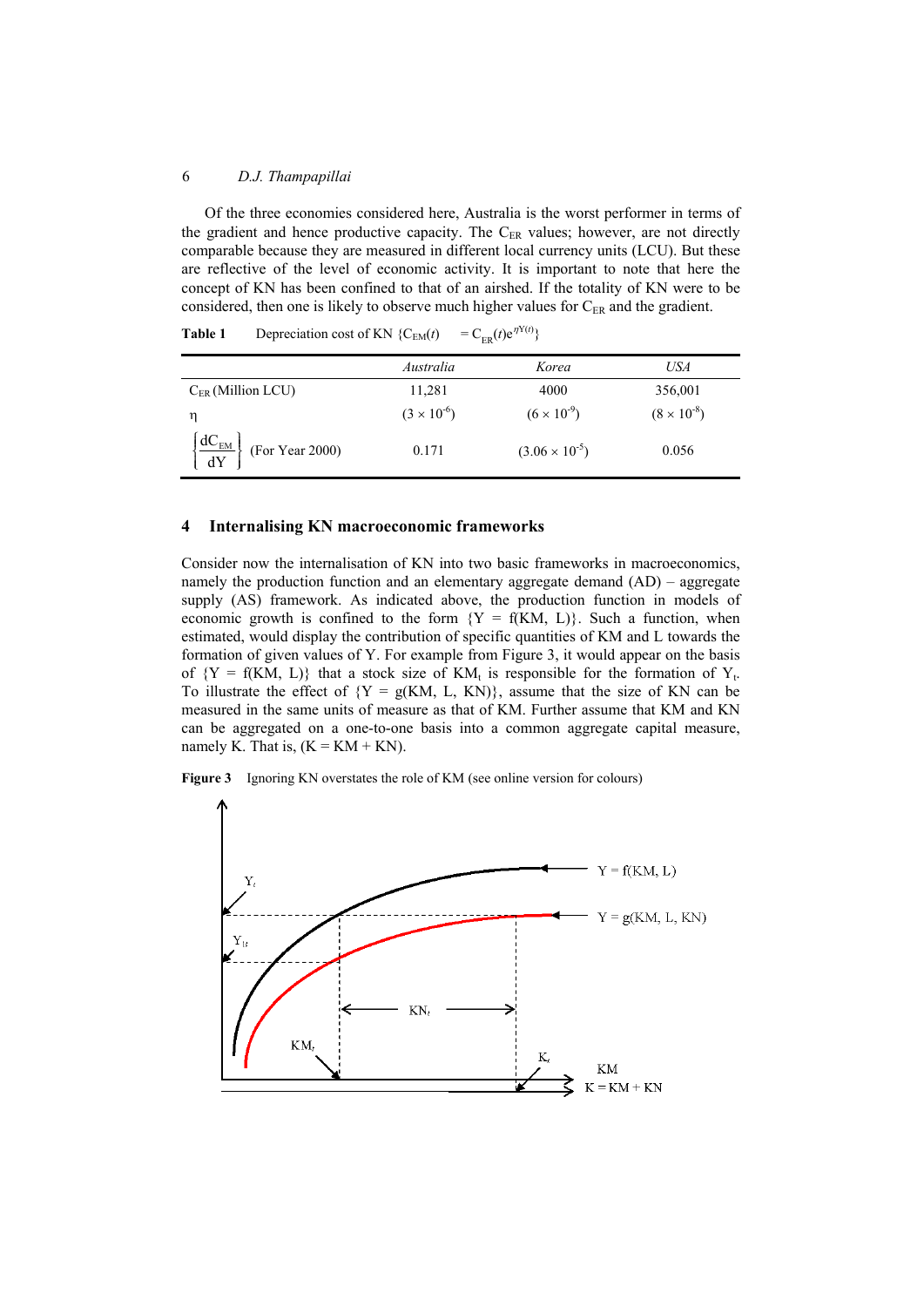When the utilisation of KN is also included, one finds that much more of K is needed to explain the formation of Y*t*. From the illustration provided in Figure 3, it is observed that the performance of the economy is overstated by an amount equalling  $(Y_t - Y_{1t})$ . Trends in the overstatement of Y for the period 1985–2000 are presented in Table 2 and Figure 4 for Australia, Korea and the USA.

|      | Australia | Korea | <b>USA</b> |
|------|-----------|-------|------------|
| 1985 | 0.085     | 0.077 | 0.098      |
| 1986 | 0.083     | 0.079 | 0.096      |
| 1987 | 0.083     | 0.078 | 0.095      |
| 1988 | 0.082     | 0.077 | 0.094      |
| 1989 | 0.083     | 0.078 | 0.094      |
| 1990 | 0.086     | 0.083 | 0.093      |
| 1991 | 0.086     | 0.085 | 0.093      |
| 1992 | 0.085     | 0.091 | 0.092      |
| 1993 | 0.085     | 0.099 | 0.092      |
| 1994 | 0.082     | 0.100 | 0.090      |
| 1995 | 0.082     | 0.101 | 0.089      |
| 1996 | 0.080     | 0.100 | 0.089      |
| 1997 | 0.084     | 0.103 | 0.085      |
| 1998 | 0.080     | 0.100 | 0.081      |
| 1999 | 0.081     | 0.098 | 0.079      |
| 2000 | 0.080     | 0.097 | 0.078      |

Table 2 Trends in the percentage overstatement of Y

**Figure 4** Trends in the percentage overstatement of Y

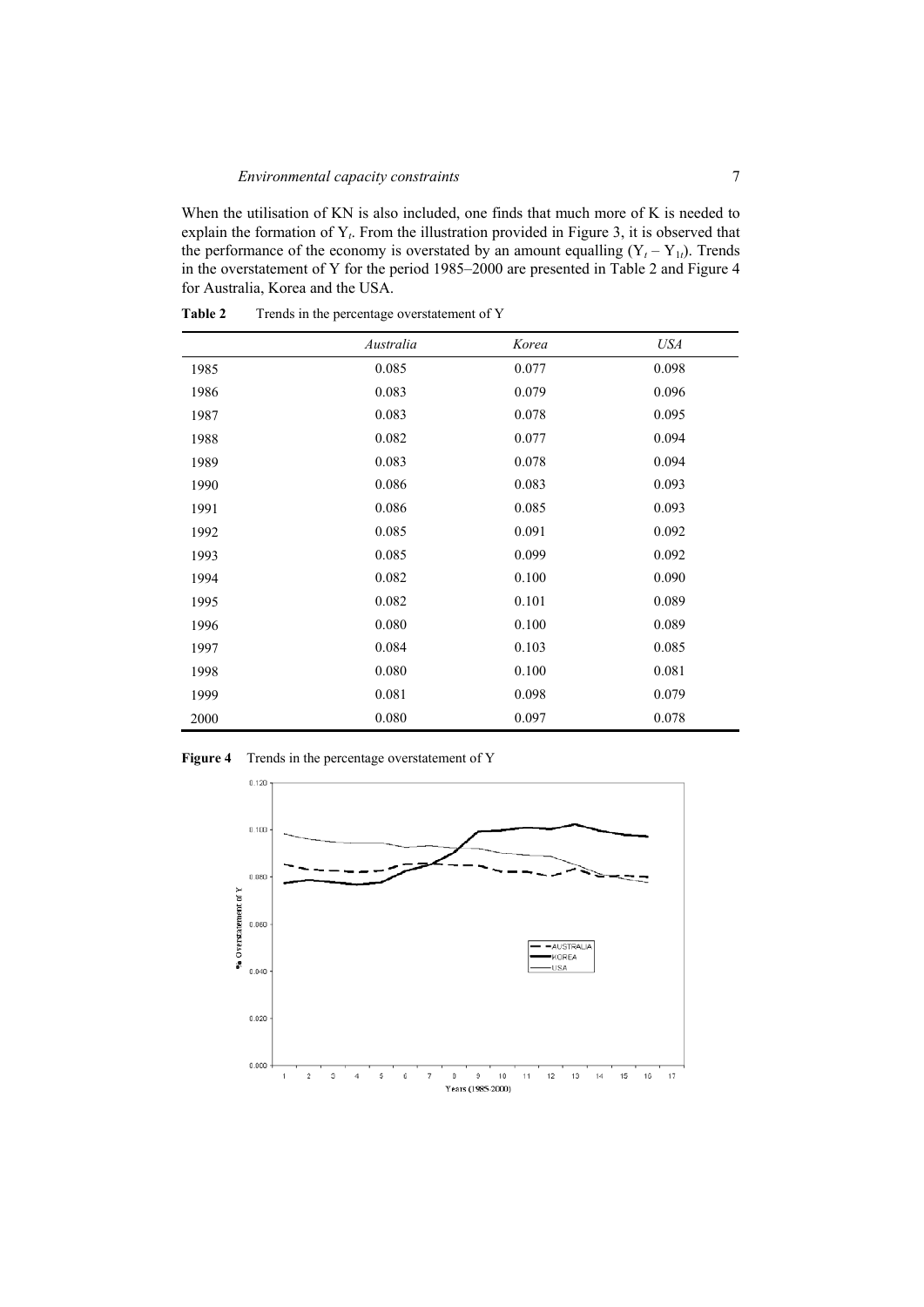The values presented in Table 2 and Figure 4 depend on the estimation of KN. A detailed methodology for this estimation is presented elsewhere; (Thampapillai, 2007) and a synopsis is given in the appendix. It is noteworthy that the extent of overestimation of Y for South Korea has been on the rise for the period 1988–1996 from 7.7% to nearly 10%. This was also the period of the so-called Asian Miracle with South Korea being described as one of the Asian Tigers. It is possible to argue that in the absence of the overestimation of Y, the Asian Tigers might have been somewhat tamer and the overinvestment that eventually led to the Asian Financial Crisis might have been diluted. It is also evident that the extent of overestimation is marginally decreasing in both Australia and the USA implying perhaps the effect of compliance with stringent environmental standards.

The elementary AD–AS framework explains the relationship between the rate of inflation and the size of real national product. This is illustrated in the upper panel of Figure 5. When national product is measured as the sum of real final expenditures (that is AD), an inverse relationship is depicted as illustrated in Figure 5. When national product is measured as the sum of real final incomes (that is, AS), it is convenient to assume that in the short-run, AS is a horizontal straight line at the prevailing rate of inflation  $(\Pi_0)$  – AS<sub>SR</sub> in Figure 5. This is because in the short-run, producers are unable to adjust to changes in inflation. The long-run perspective of AS is that an economy cannot exceed its productive capacity. Hence, the long-term view of AS is a vertical line at productive capacity (full employment). This is illustrated by  $AS<sub>LR</sub>$  at  $Y<sub>F</sub>$  in Figure 5. If the observed level of income  $(Y_0)$  is assumed to be in equilibrium with  $AS_{SR}$ , then the economy displays a recessionary output gap  $(Y_F - Y_0)$  that has to be closed. The lower panel of Figure 5 displays the production functions that provide information on employment/ unemployment issues that could be resolved within the AD–AS framework.

Consider first the function of the form  ${Y = f(L, KM)}$  – with L as the explanatory variable and KM fixed at some specific level. Suppose that the employment levels that correspond with  $(Y_0, Y_F)$  are  $(L_0, L_F)$ . Then, the closure of the output gap will also result in the elimination of unemployment  $(L_F - L_0)$ . That is, the policy makers will choose appropriate policies on the understanding that the state of the economy is described by  $AD$ ,  $AS_{SR}$  and  $AS_{LR}$  with pertinent income and employment levels to deal with being  $(Y_0, Y_F)$  are  $(L_0, L_F)$ .

Consider now the implication of internalising KN into this framework. Although the observed level of Y is Y<sub>0</sub>, the true performance level has to be  $(Y_0 - C_{FM})$  denoted in Figure 5 as  $Y_1$ . The true productive capacity of the economy is also not  $Y_F$ , but rather  $(Y_F - C_{EM})$ , denoted in Figure 5 as  $Y_{F1}$ . That is the true long-term perspective of AS is then  $AS_{LR}$ <sup>a</sup> and not  $AS_{LR}$ . This means that the true performance level of the economy, that is  $(AD_1, AS_{SR}$  and  $AS_{LR^*})$ , is to the left of perceived level of performance. In order to attain the correct policy domain  $(Y_1 \leftrightarrow Y_{F1})$ , it is necessary to revise the production function to the form  ${Y = g(KM, L, KN)}$ . That is shift the production function downwards as illustrated in Figure 5.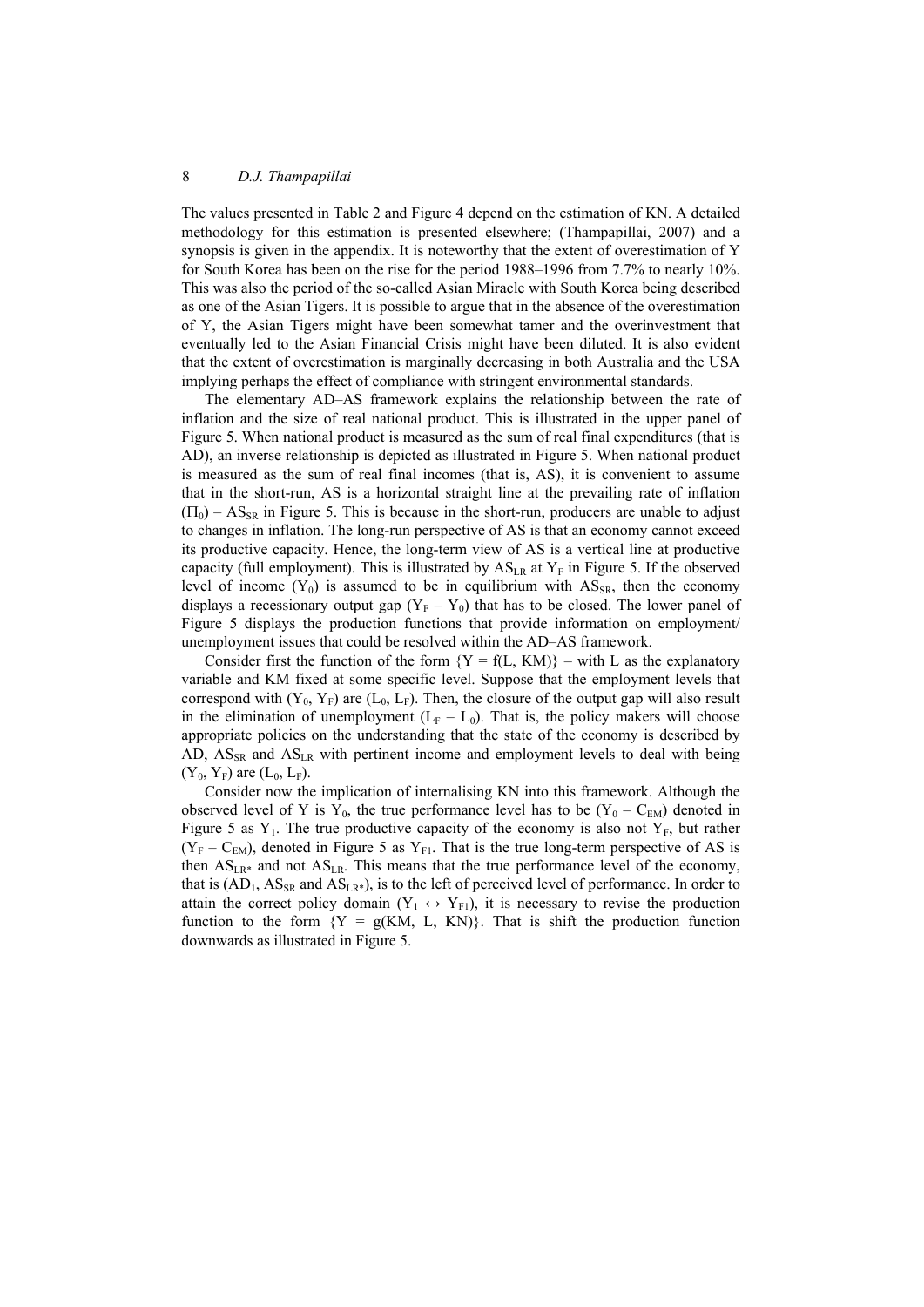

**Figure 5** AD–AS framework and the production functions (see online version for colours)

For illustrative purposes, consider the case of the Australian economy in 2005. On the basis of information presented in the World Development Indicators (World Bank, 2006), the state of the economy as perceived by policy makers was:

- $\Pi$ <sub>0</sub> = 1.0466 (4.66%; Inflation rate scale indexed such that  $\Pi$  = 1 implies zero inflation)
- $Y_0$  = \$807 billion (constant 2000 LCU)
- $Y_F$  = \$852 billion (constant 2000 LCU)
- $L_0$  = 9.805 million persons
- $L_F$  = 10.343 million persons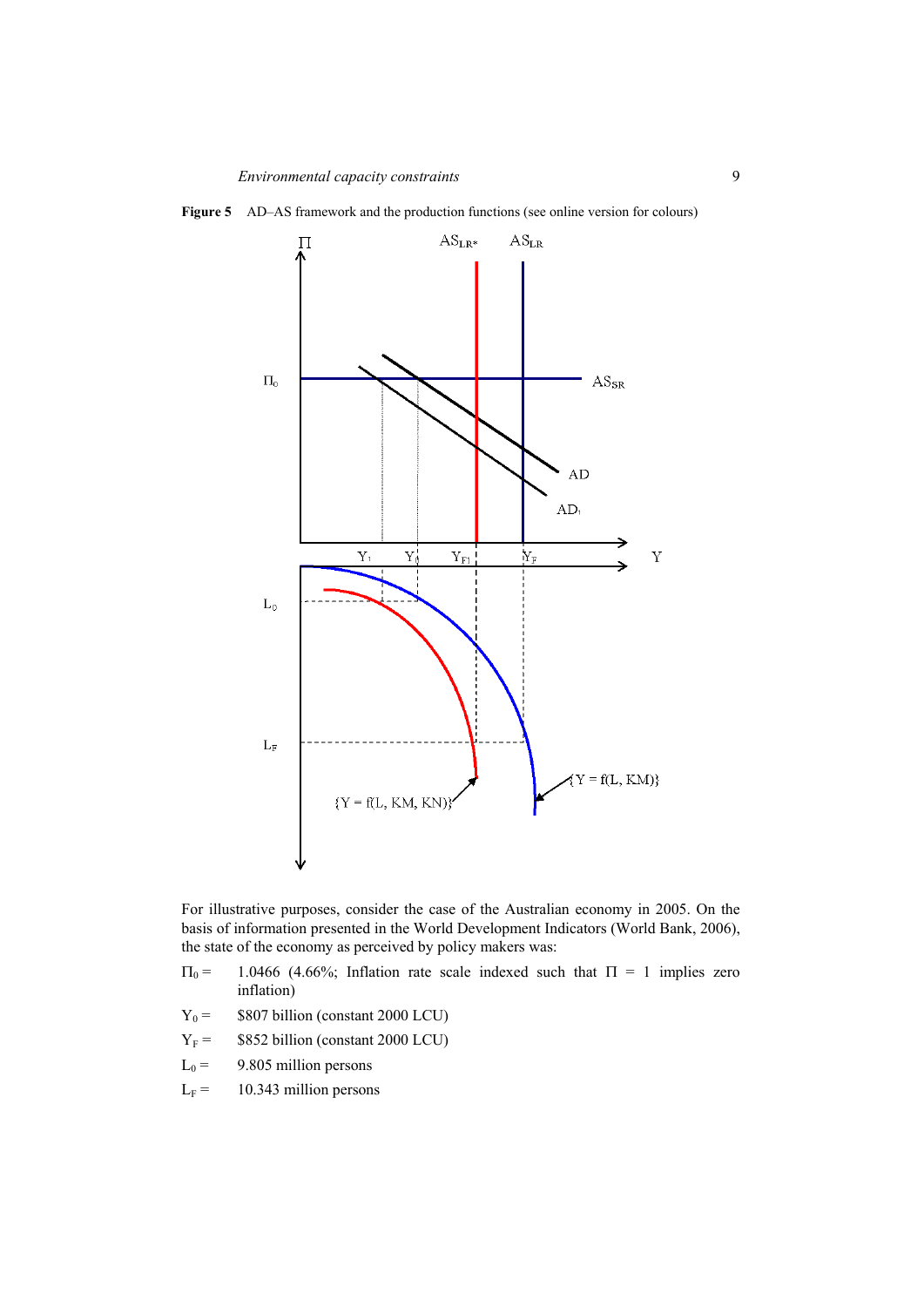The AD–AS sketch in Figure 6 encapsulates this information. The coordinates for the AD function were obtained by adapting the standard quantity equation as follows:

$$
\Pi_t = \frac{{M_t}^* V_t}{P_{t-1}^* Y_t},\tag{8}
$$

where for a given year *t*,  $M_t$  is money stock;  $V_t$  is the velocity and  $P_{t-1}$  is the price level of the previous year.

**Figure 6** Sketch of perceived vs. true state of the Australian economy (2005). (Here it was assumed that the prevailing rate of inflation will remain unaffected when the domain adjustment is made from (807BN  $\leftrightarrow$  852BN) to (743BN  $\leftrightarrow$  784BN) on the premise that there would be downward adjustment in the velocity of money circulation. Further, the level of  $\Pi_F$  was estimated by substituting the appropriate value for productive capacity into equation (8)) (see online version for colours)



Now observe that the policy domain changes significantly when KN is internalised. Following the analysis presented earlier, Y is overstated by at least 8% in Australia. This means that the true levels of performance  $(Y_1)$  and productive capacity  $(Y_{F1})$  are:

 $Y_1 =$  \$743 billion (constant 2000 LCU)

 $Y_{F1}$  = \$784 billion (constant 2000 LCU)

Note that the true productive capacity is less than the perceived level of performance. That is, policy makers should have focused on the domain (743BN  $\leftrightarrow$  784BN) instead of  $(807B\rightarrow 852B\rightarrow)$ . The change of focus on the domain has implications at a wide range of levels including the choice of policy instruments for intervention.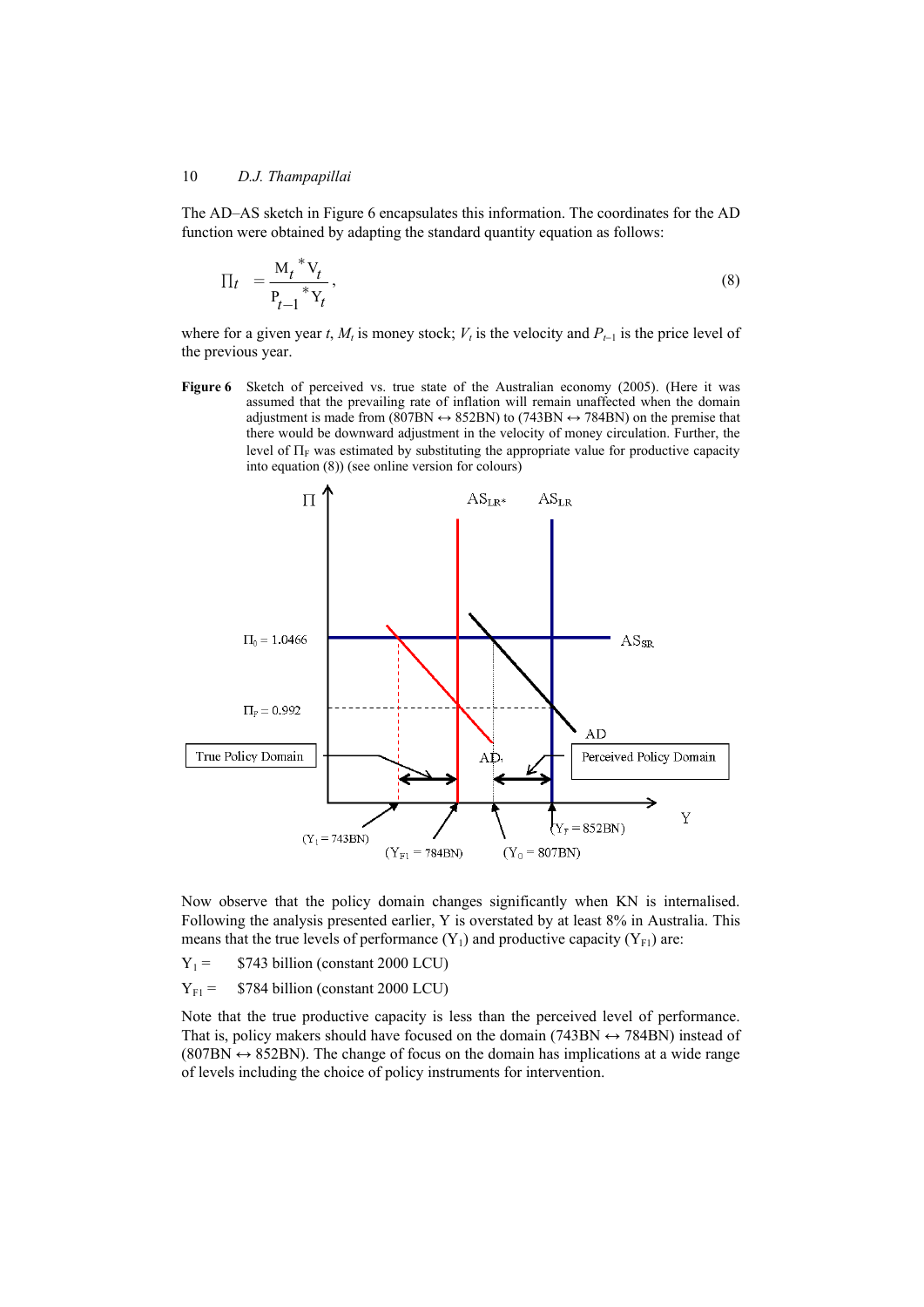### **6 Concluding remarks**

It was possible to illustrate in this paper that even in countries, such as Australia, which display reasonable compliance with environmental standards, the policy domain is significantly misplaced. Such misplacement is likely to be significantly worse in developing countries.

It is necessary to explore the reasons for the misplacement of the domain in a country such as Australia. One of the reasons can be measurement error with reference to  $C_{EM}$ . As indicated, the values were taken from Thampapillai (2007) where the pollutant loads were estimated from total energy consumption and per costs of abatement were estimated following Hartman et al. (1997). Even if the technical improvements in energy consumption and pollution abatement would have occurred during the past decade, one must acknowledge the following. All three economies considered here continue to rely on fossil fuel (especially coal) for energy supply. Emission abatement in coal power generators have not gone far beyond filtration methods and have not as yet encompassed closed-loop systems. Hence, the measurement error is likely to be marginal. Besides, one must also note that the estimates of  $C_{FM}$  are confined to the context of an airshed. These estimates are likely to be much larger if the totality of KN was considered; that is soil, water, forests, biodiversity etc.

A more plausible reason for the misplacement of the income domain could be a growing trend of income inequalities and the escalation of wages amongst the highincome earners. In a comprehensive review of top incomes in Australia, Atkinson and Leigh (2006) demonstrate the following observations (amongst many others):

- in 2002, the richest 10% held 31.34% of national income
- wages of CEOs on average exceeded 3.5 million Australian dollars/year
- the richest 200 persons held 1.75% of income in 2001.

Such data illustrates that the Australian economy is becoming dualistic. It is possible to argue that the rightward shift of the AD schedules is driven by the high-income earners. In such a context, attempts to maintain environmental standards at the microeconomic level get negated by the surge in spending (AD) caused by excessively high wages. Further, since AS by definition represents the sum of all real incomes, it is possible to argue that the productive capacity of the economy is overstated. Hence, correcting these wages towards true social opportunity costs would have the effect of shifting the perceived domain towards the true domain in Figure 6.

When KN is excluded from policy analysis, then claims to economic growth and high performance are very much mistaken. These mistaken claims can only exacerbate environmental damage and hence render several economies fragile over the long-run.

#### **References**

- Atkinson, A.B. and Leigh, A. (March 2006) *The Distribution of Top Incomes in Australia*, Discussion Paper No. 514, Centre for Economic Policy Research, Australian National University.
- Dasgupta, P. and Heal, G.M. (1979) *Economic Theory of Exhaustible Resources,* Cambridge University Press, Cambridge.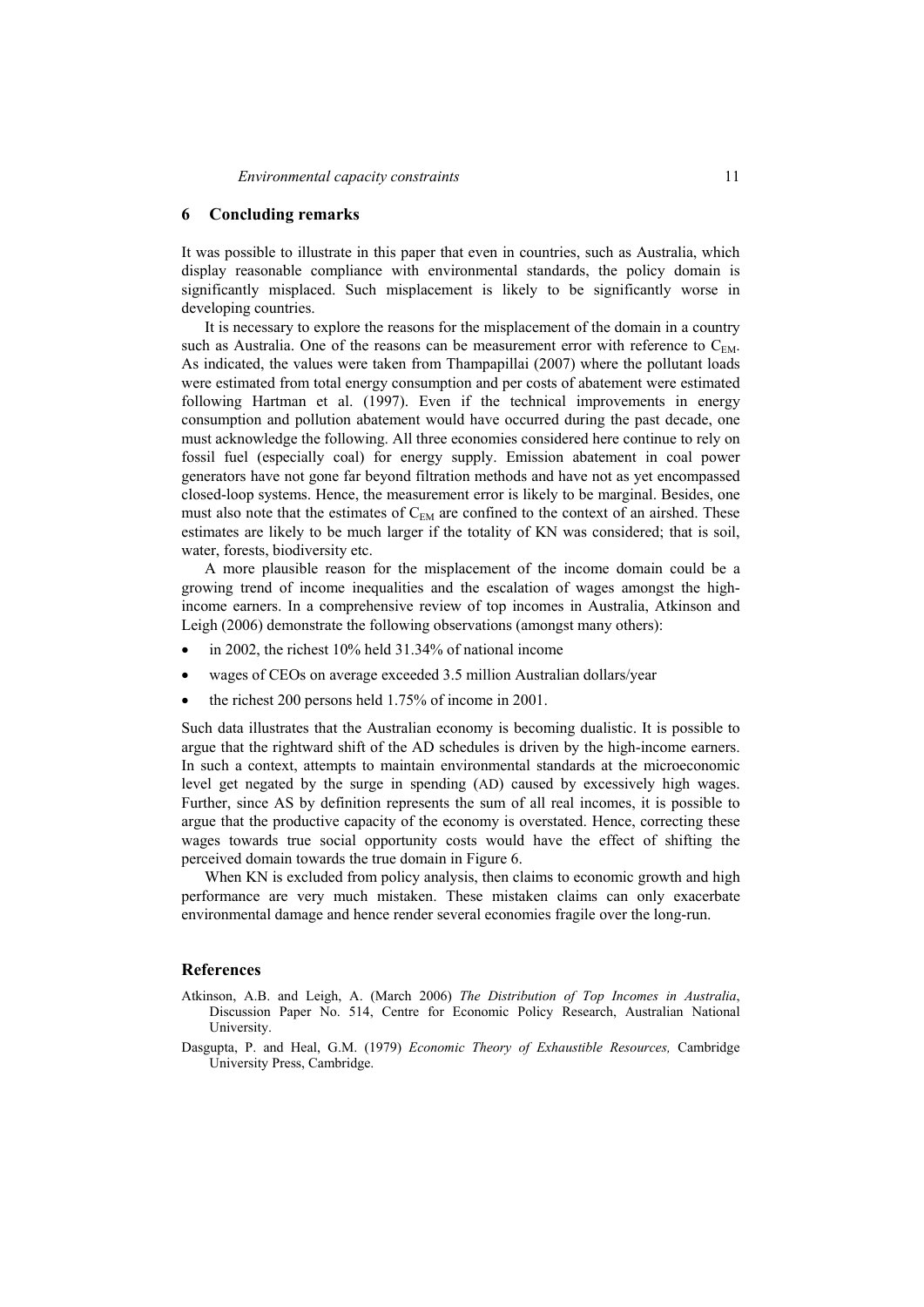- Fisher, I. ( 1904) 'Precedents for defining capital', *Quarterly Journal of Economics,* Vol. 18, No. 3, pp.386–408.
- Hartman, R.S., Wheeler, D. and Singh, M. (June 1997) 'The cost of air pollution abatement', *Applied Economics*, Vol. 29, No.6, pp.759–774.
- Hartwick, J. (1978) 'Investing returns from depleting renewable resource stocks and intergenerational equity', *Economic Letters*, Vol. 1, No. 1: pp.85–88.
- Mallick, S., Sinden, J.A. and Thampapillai, D.J. (June 2000) 'The relationship between environmentally sustainable income, employment and wages in Australia', *Australian Economic Papers,* Vol. 39, No. 2, pp.231–44.
- Marshall, A. (1891) *Principles of Economics,.* Macmillan,. London.
- Solow, R. (1956) 'A contribution to the theory of economic growth', *Quarterly Journal of Economics*, Vol. 70, No. 1,:pp.65–94.
- Solow, R.M. (1986) 'On the Intergenerational Allocation of Natural Resources', *Scandinavian Journal of Economics,* Vol. 88, No. 1: pp.141–149.
- Thampapillai, D.J. and Uhlin, H-E. (1997) 'Environmental capital and sustainable income: basic concepts and empirical tests', *Cambridge Journal of Economics*, Vol. 21, No. 3, 379 –394.
- Thampapillai, D.J. (August 2007) 'The scarcity of environmental capital and economic growth: a comparative study of Australia and the United States', *Singapore Economic Review*.
- Thampapillai, D.J.(2002) *Environmental Economics: Concepts Methods and Policies*, Oxford University Press, Melbourne.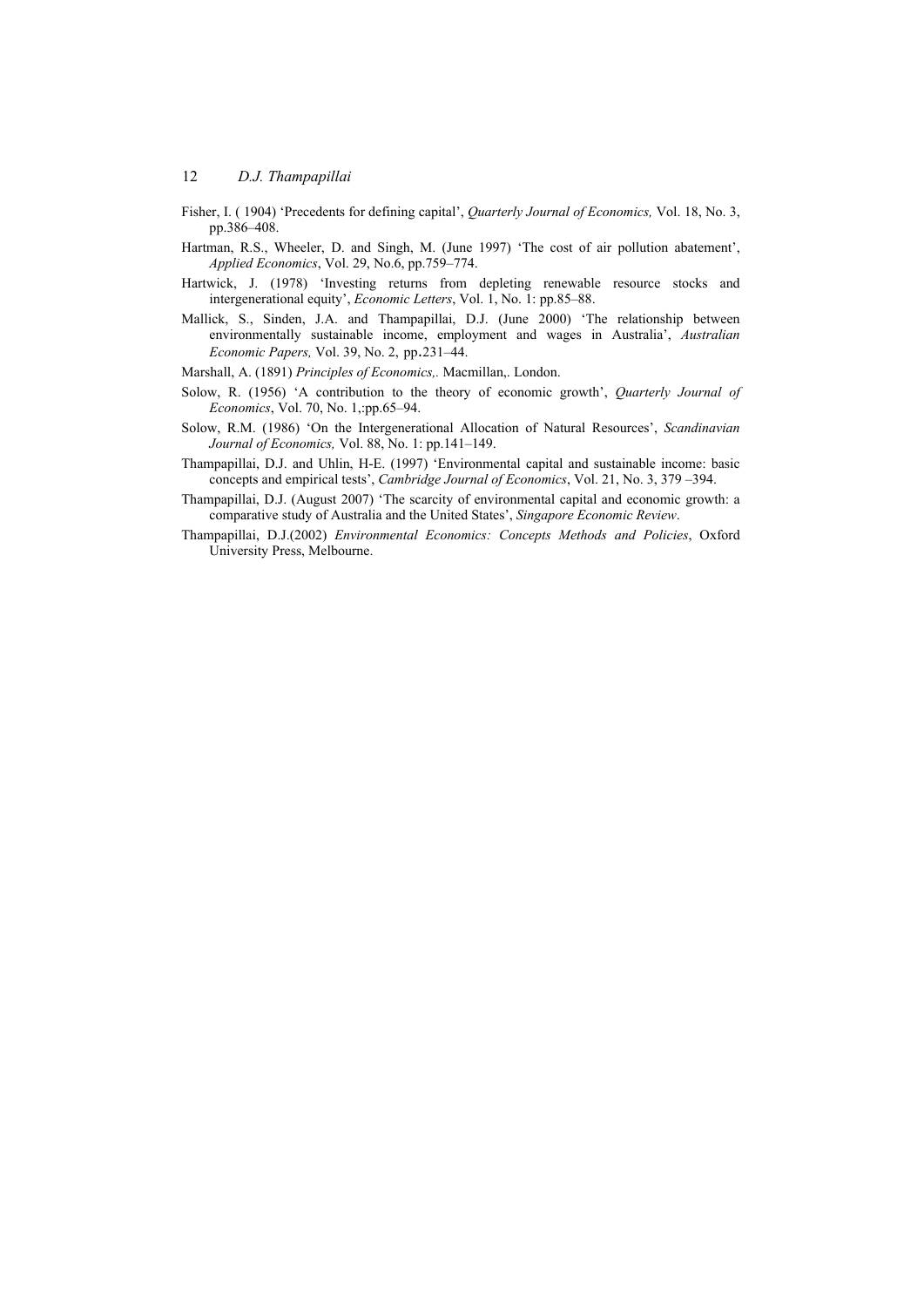*Environmental capacity constraints* 13

### **Appendix: the estimation of KN**

The main assumption is that an extended Cobb–Douglas production function of the following form is a valid descriptor of the distribution of Y between, KM, L and KN:

$$
Y = \alpha K M^{\theta} L^{\lambda} K N^{\delta} \tag{A1}
$$

Such that  $\theta + \lambda + \delta = 1$ .

The validity of equation (A1) permits the elicitation of values for  $\theta$ ,  $\lambda$  and  $\delta$  as point estimates from available data. The estimate for  $\delta$  for a given year is determined by simply dividing the C<sub>EM</sub> (cost of air pollution) of that year by the corresponding value Y. To derive the estimates of  $\theta$  and  $\lambda$ , it is necessary to first demonstrate values that conform to information contained in the income accounts. These accounts are based on the following identity:

$$
Y = CE + OS,
$$
 (A2)

where CE represents compensation to employees, namely the sum of payment to L and OS is gross operating surplus which is regarded as the sum of payments to KM

Hence equation (A2) can be used to describe a Cobb–Douglas production function of the form  $Y = f(KM, L)$ ; that is

$$
Y = \alpha K M^{\bar{\theta}} L^{\bar{\lambda}}, \tag{A3}
$$

where  $\overline{\theta} = \frac{OS}{Y}; \overline{\lambda} = \frac{CE}{Y}$  and  $\overline{\theta} + \overline{\lambda} = 1$ .

Because equation (A1) is deemed the valid descriptor for the distribution of Y, it is plausible to conclude that  $\bar{\theta}$  and  $\bar{\lambda}$  are overestimates for the factor shares Y in that they also include the income share that should accrue to KN, namely C<sub>EM</sub>. It is possible to estimate the values  $\theta$  and  $\lambda$  by assuming that the remainder of Y after accounting for  $C_{EM}$ , that is the amount  $(Y - C_{EM})$  is distributed between KM and L in the proportion  $(\bar{\theta} \cdot \bar{\lambda}_{A})$ , where  $\bar{\lambda}_{A}$  is based on the downward revision of CE to account for the presence of unemployment in the economy. Since point-estimate values of all coefficients and variables of equations (A1) and (A3) are known, the value of KN for each can be simply estimated through dividing equation (A1) by (A3).